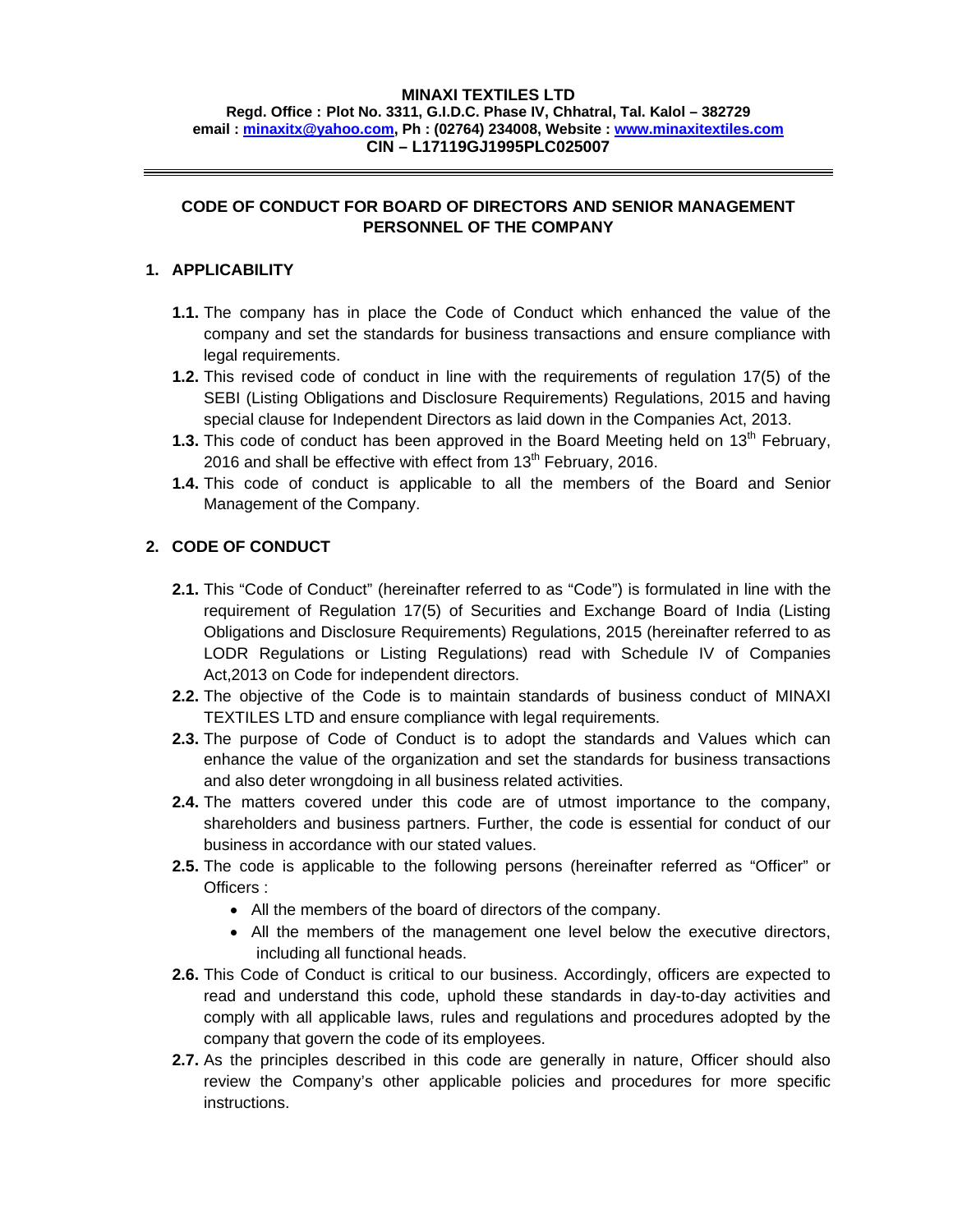- **2.8.** Nothing in this code, in any Company's policies and procedures, or in other related communications (verbal or written), creates or implies an employment contract or term of employment.
- **2.9.** Officers should sign the acknowledgement form at the end of this code and return the form to the Compliance Officer / Secretarial Department indicating that they have received, read and understood, and agree to comply with report. The signed acknowledgement form will be located in each officer's personnel files. Each year as a part of their annual review, officers will be asked to sign an acknowledge indication their continued understanding of the Code.

## **3. HONEST AND ETHICAL CONDUCT**

**3.1.** The Code expects all officers to act in accordance with the highest standard of the personal and professional integrity, honesty and ethical conduct, while working on the Company's premises, at offsite locations where the Company's business is being conducted, at sponsored business and social events or at any other place where Officers are representing the Company.

Honest Conduct under the code means conduct that is free from fraud or deception. The ethical conduct under the code means conduct that is accordance with the accepted professional standards. The ethical conduct includes the ethical handling of actual or apparent conflicts of interest between personal and professional relationships.

 Whenever an Officer is unsure about the appropriateness of an event or action the officer should seek assistance in interpreting the requirements of the code by contacting Compliance Officer / Secretarial Department.

#### **4. CONFLICTS OF INTEREST**

- **4.1.** An Officer's duty to the Company demands that he or she avoids and discloses actual and apparent conflicts of interest. A conflict of interest exists where the interests or benefits of one person or entity conflict with the interest or benefits of the Company.
	- **A. Employment/outside employment :** In consideration of employment with the Company, Officers are expected to devote their full attention to the business interest of the Company. Officers are prohibited from engaging in any activity that interferes with their performance or responsibilities to the Company, or it otherwise in conflict with or prejudicial to the Company. Our policies prohibit Officers from accepting simultaneous employment with suppliers, customers, developers or competitors' position.
	- **B. Outside Directorship :** It is a conflict of interest to serve as Director of any Company that competes with the Company. Officers must obtain approval from the Company's Audit Committee before accepting a Directorship.
	- **C. Business Interest :** If an Officer is considering investing in any customer, supplier, developer or competitor of the Company, he or she must first take care to ensure that these investment do not compromise on their responsibilities to the Company. Our Policy requires that Officers first obtain approval from the Company's Audit Committee before making such an investment. Many factors should be considered in determining whether a conflicts exists, including the size and nature of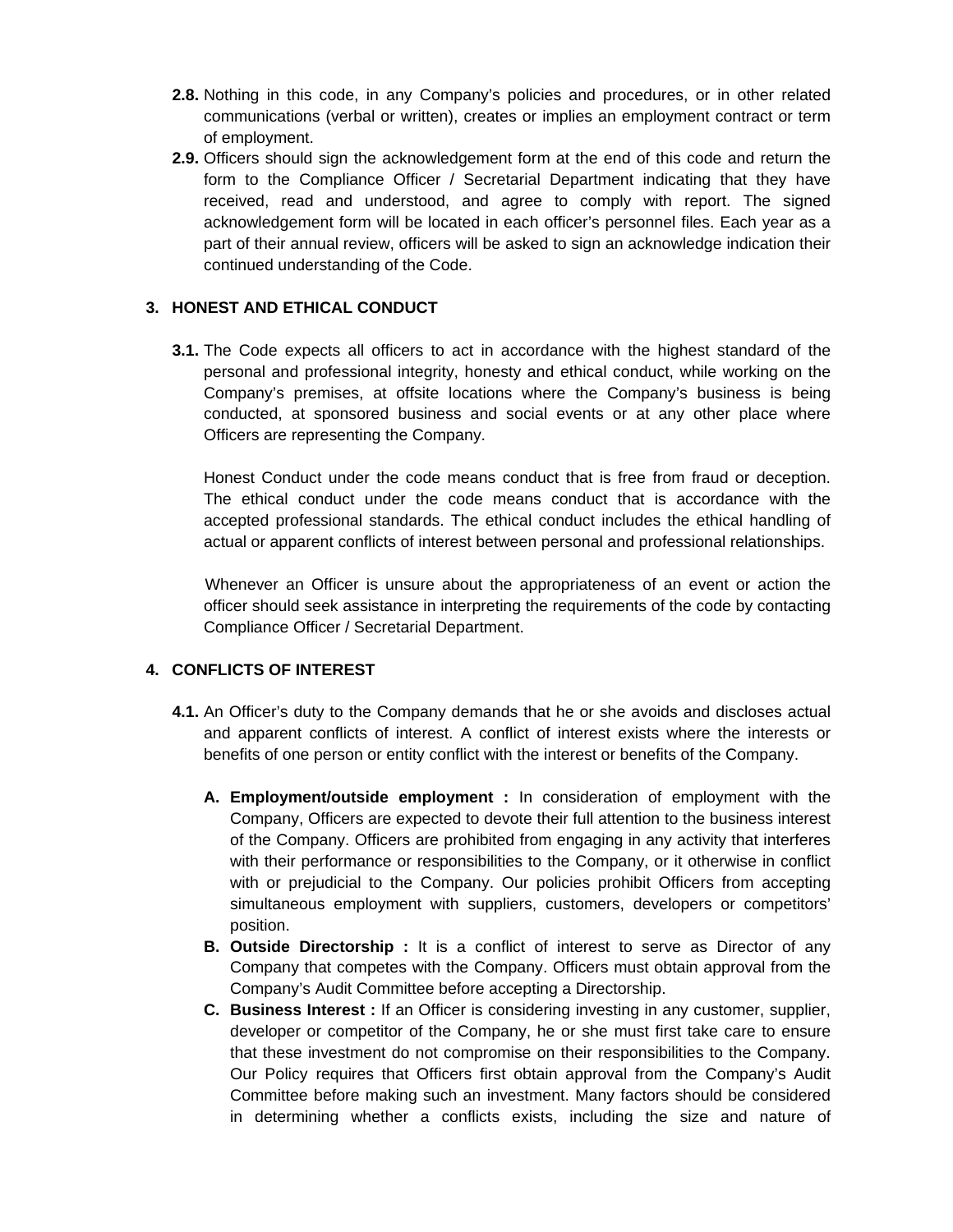investment, the Officers' ability to influence the Company's decisions; his or her access to confidential information of the Company or the other Company and the nature of relationship between the Company and the other Company.

- **D. Related Parties** : As a general rule, Officers should avoid conductive Company business with a relative, or with a business in which relative is associated in any significant role. For the purpose of this code "Relatives" include spouse, father, mother, brother, sister, son and daughter. The Company discourages the employment of relatives of Officers in position or assignment within the same department. Further the Company prohibits the employment of such individuals in positions that have a financial dependence of influence (e.g. an auditing and control relationship, or supervisory / subordinate relationship.)
- **E. Payments or Gifts from others** : Under no circumstances any Officers accepted any offer, payment, promise to pay, authorization to pay any money, gift or anything of value from customers, vendors, consultants, etc., that is perceived as intended, directly or indirectly, to influence any business decision, any act or failure to act, any commitment of fraud or opportunity for the commitment of any fraud.
- **F. Corporate Opportunities** : Officers may not exploit for their own personal gain, opportunities that are discovered through the use of corporate property, information or position, unless the opportunity is disclosed fully in writing to the Company's Board of Directors and Board declines to pursue such opportunity.
- **G. Other Situations** : Because other conflict of interest may arise, it would be impractical to attend to list all possible situations. If proposed transactions or situation raises any questions or doubts, Officers must consult the Compliance Officer / Secretarial Department.

## **5. COMPLIANCE WITH GOVERNMENTAL LAWS, RULES AND REGULATIONS**

- **5.1.** Officers must comply with all applicable governmental laws rules and regulations.
- **5.2.** Officers must acquire appropriate knowledge of the legal requirements relating to their duties sufficient to enable them to recognize potential dangers and to know when to seek advice from the Compliance Officer / Secretarial Department.
- **5.3.** Violations of applicable governmental laws, rules and regulations may subject officers to individual criminal or civil liabilities as well as to disciplinary action by the Company. Such individual violations may also subject to the Company to criminal or civil liability or the loss of business.

# **6. VIOLATIONS OF THE CODE**

- **6.1.** The Code of Conduct is a part of an Officer's job and of his or her ethical responsibility is to help enforce this code. Officers should be alert to possible violations and report this to the Compliance Officer / Secretarial Department.
- **6.2.** Officers must cooperate in any internal or external investigations of possible violations, reprisal, threat, retribution, or retaliation against any person who has in good faith reported a violation or suspected violation of law, this code or other Company's policy or against any person who is assisting in any investigation or process with respect to such a violation is prohibited.
- **6.3.** Actual violations of law, this code, or other Company's policies or procedures as laid down in the Human Resources Policy and Procedures Manual, if any as amended from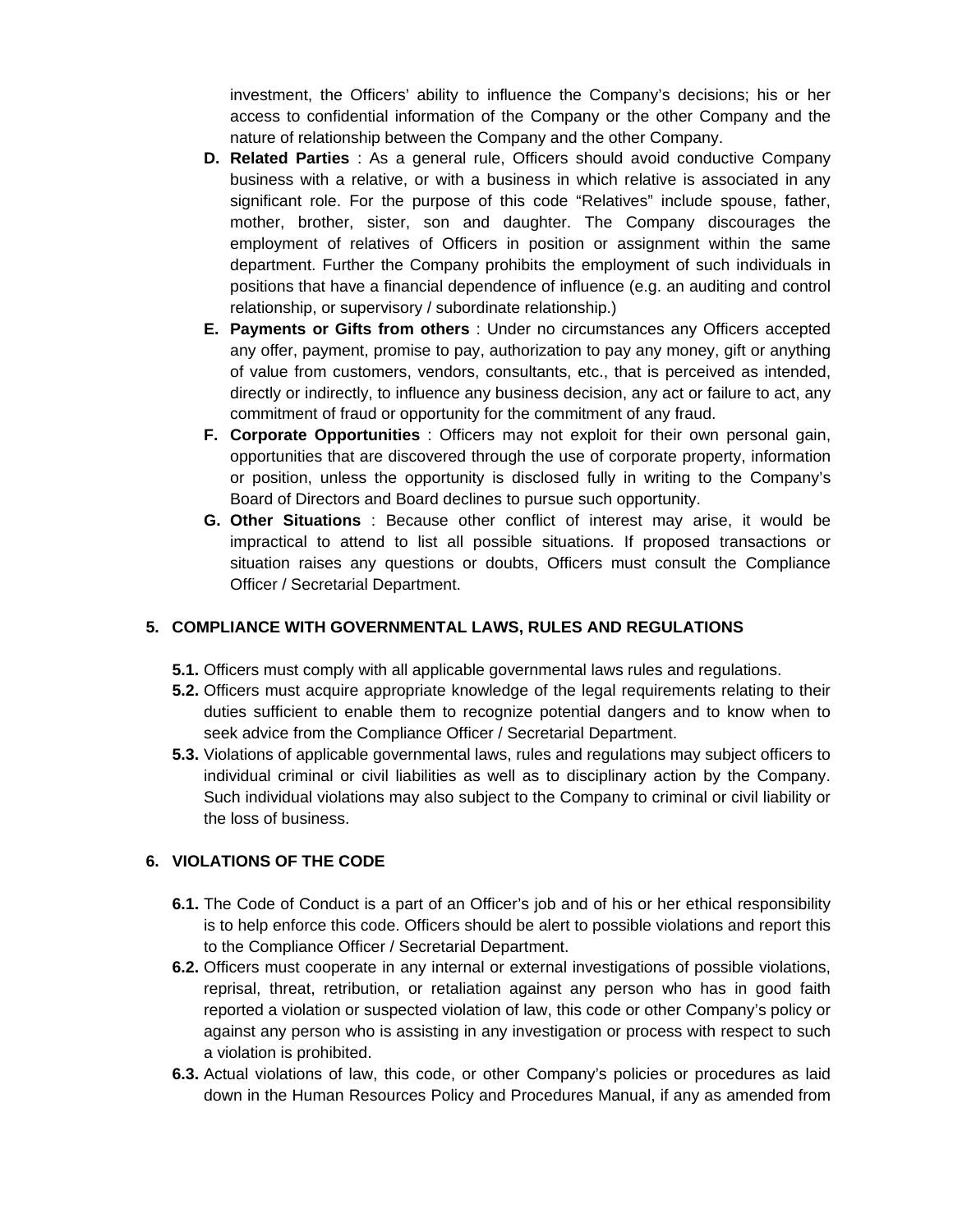time to time should be promptly reports to the Compliance Officer / Secretarial Department.

**6.4.** The Company will take appropriate action against any officer whose actions are found to violate the code or any other policy of the company. Disciplinary actions may include immediate termination of employment at the Company's sole discretion. Where the Company has suffered a loss, it may pursue its remedies against the individuals or entities responsible. Where laws have been violated the Company will cooperate fully with the appropriate authorities.

# **7. WAIVERS AND AMENDMENT OF THE CODE**

- **7.1.** The Company is committed to continuously reviewing and updating its policies and procedures. Therefore, this Code is subject to modification.
- **7.2.** Any amendment or waiver of any provision of this code must be approved in writing by the Company's Board of Directors and promptly disclosed on the Company's website and other regulatory authorities which may be required as per applicable rules and regulations.

# **8. CERTRIFICATION OF COMPLIANCE OF CODE OF CONDUCT**

All Officers shall affirm compliance with the code on an annual basis. The annual report of the Company shall contain a declaration to this effect signed by the Chief Executive Officer.

# **9. SPECIAL CLAUSE FOR INDEPENDENT DIRECTORS**

The independent directors shall –

- 1. undertake appropriate induction and regularly update and refresh their skills, knowledge and familiarity with the company;
- 2. seek appropriate classification and amplification of information and where necessary, take and follow appropriate professional advice and opinion of outside experts at the expense of the company;
- 3. strive to attend all meetings of the Board of Directors and of the Board Committees of which he is a member;
- 4. participate constructively and actively in the committees of the Board in which they are Chairpersons and/or members;
- 5. strive to attend the general meetings of the Company;
- 6. where they have concerns about the running of the company or a proposed action, ensure these are addressed by the board and, to the extent that they are not resolved, insist that their concerns are recorded in the minutes of the Board meeting;
- 7. keep themselves well informed about the company and the external environment in which it operates;
- 8. not to unfairly obstruct the functioning of an otherwise proper Board or committee of the Board;
- 9. pay sufficient attention and ensure that adequate deliberations are held before approving related party transactions and assure themselves that the same are in the interest of the Company;